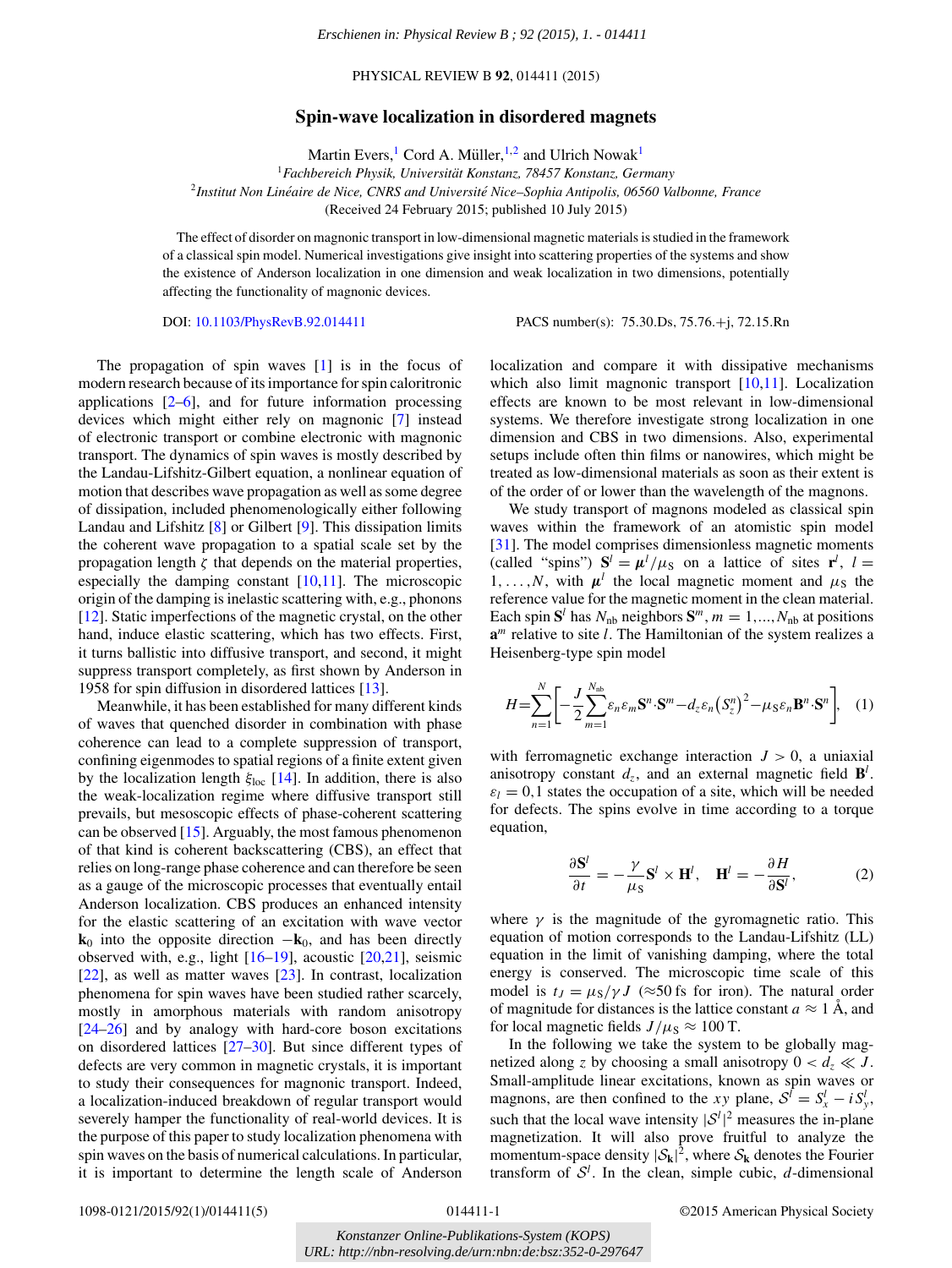<span id="page-1-0"></span>lattice under consideration, the magnon dispersion reads

$$
\omega_{\mathbf{k}} = t_J^{-1} \left[ \frac{2d_z}{J} + \sum_{m=1}^{2d} [1 - \cos(\mathbf{k} \cdot \mathbf{a}^m)] \right]. \tag{3}
$$

For infinitesimal anisotropy  $d_z \ll J$ , these spin waves are the gapless Goldstone modes of the ferromagnetic phase.

The discrete translation symmetry of the lattice is broken by the presence of defects. We consider two kinds of uncorrelated defects, distributed with number density  $\rho$  on randomly chosen sites **r**<sup>*j*</sup>. One kind is a local magnetic field  $\mathbf{B}^j = (0,0,B)$  along the easy axis, with  $\mathbf{B}^l = 0$  everywhere else. (So here  $\varepsilon_l =$ 1 ∀*l*.) The other kind is nonmagnetic substitutional disorder with missing magnetic moments,  $\varepsilon_j = 0$  at defects sites and with  $\varepsilon_l = 1$  everywhere else. Since we investigate finite systems, calculated quantities usually depend on the defect configuration, and all results presented below will include an ensemble average, noted  $\langle ... \rangle$ .

We study the out-of-equilibrium, long-time spin-wave dynamics by integrating the equations of motion [\(1\)](#page-0-0) numerically using an implicit Adams scheme. The initial condition at time  $t = 0$  is a quasimonochromatic Gaussian wave packet

$$
S_0^l = A \exp\left[i\mathbf{k}_0 \cdot \mathbf{r}^l - (\mathbf{r}^l - \mathbf{r}_0)^2 / 4\sigma_0^2\right],\tag{4}
$$

with amplitude *A* (in the range  $0.01...0.1$ ) and rms width  $\sigma_0$ around the initial position  $\mathbf{r}_0$ , launched with finite wave vector  $\mathbf{k}_0$  into the bulk disordered lattice.

In a first step, we study a one-dimensional spin chain, where disorder should manifest as strong localization. We model defects by a random local field along *z*, taking a finite value *B* with probability  $\rho$  and vanishing with the complementary probability  $1 - \varrho$ . [While the other defect model of local missing spins is arguably more realistic in the bulk, we do not consider it for the one-dimensional (1D) case since it breaks the exchange coupling and thus trivially confines the excitations to disconnected segments.] Our 1D simulation results are summarized in Fig. 1. Initially, the rms width of the wave-packet spreads in time, as shown in panel (a). At longer times, the width saturates and the spreading comes to a complete halt, which is a hallmark of localization. As a rule, the higher the defect density, the stronger the localization effect and the smaller the final extent. The localization scenario is further corroborated by the asymptotic in-plane magnetization profiles, plotted in panel (b) for different values of defect concentration and defect strength on a log-linear scale. All profiles show the same characteristic exponential decrease, and a fit to the expected asymptotic form  $\exp(-|r - r_0|/4\xi_{\text{loc}})$ [\[32–34\]](#page-4-0) yields the localization length *ξ*loc. The conventional factor 4 here emphasizes that the ensemble-averaged intensity decays more slowly than the typical (i.e., most probable) intensity, which is approximately log-normal distributed and decreases as  $\exp(-|r - r_0|/\xi_{\text{loc}})$  [\[32,35\]](#page-4-0). Note that the localization lengths found in our simulations are at the order of  $10^2$ – $10^3$  *a* ( $\approx 0.01$ – $0.1 \mu$ m) for the chosen parameters and are therefore far below magnon propagation lengths *ζ* limited by dissipation, which can be in the range of  $10^4 a$  ( $\approx$ 1  $\mu$ m) for small damping constants  $\alpha = 10^{-3} \dots 10^{-4}$  [\[10\]](#page-3-0).

The height of the wings depends on the distribution details near the center, which are found to deviate from the simple exponential cusp predicted in Ref. [\[33\]](#page-4-0). This is not surprising, given that our simulations do not match the assumptions of the analytical calculations. Notably, the wave packet starts with finite initial velocity and covers a certain range of momenta and energies. Moreover, the disorder parameters situate the simulation far from the perturbative regime. In particular, *ξ*loc cannot be expected to be given by the lowest-order term of an expansion in the defect strength of independent scatterers. Interestingly, deviations from the profile predicted by Ref. [\[33\]](#page-4-0) have also been observed in numerical simulations of matter waves in uncorrelated on-site disorder [\[36\]](#page-4-0). In any case, the strong disorder prevents the system from reaching its equilibrium configuration (all spins aligned along *z*). Instead, an in-plane magnetization remains forever written into the spin chain, thus highlighting the lack of ergodicity, one of the chief manifestations of localization [\[37–40\]](#page-4-0).

In a second step we analyze magnon scattering in a twodimensional (2D) disordered lattice with the aim of assessing weak localization effects. Since in magnetic materials nonmagnetic defects are rather common, we place zero spins on randomly chosen lattice sites. The only parameter describing the degree of disorder is therefore the defect density, or percentage of defect sites, which we take to be  $\rho = 0.1$  for the data presented below. In order to gain a better understanding of the microscopic scattering processes at work for this type



FIG. 1. (Color online) Strong localization of a spin-wave packet, launched with initial wave vector  $k_0 = 0.3/a$  (in units of lattice spacing *a*) and initial width  $\sigma_0 = 50/\sqrt{2}$  *a* in a disordered 1D chain with a local field *B* present on a fraction  $\rho$  of random sites. (a) rms wave-packet spread  $\sigma_r = [\langle r^2 \rangle - \langle r \rangle^2]^{1/2}$  as function of time for a defect field strength of  $B = 0.4 \, J/\mu_s$ . At long times, magnonic transport comes to a halt. (b) Asymptotic in-plane magnetization profiles show exponential localization over the localization length *ξ*loc.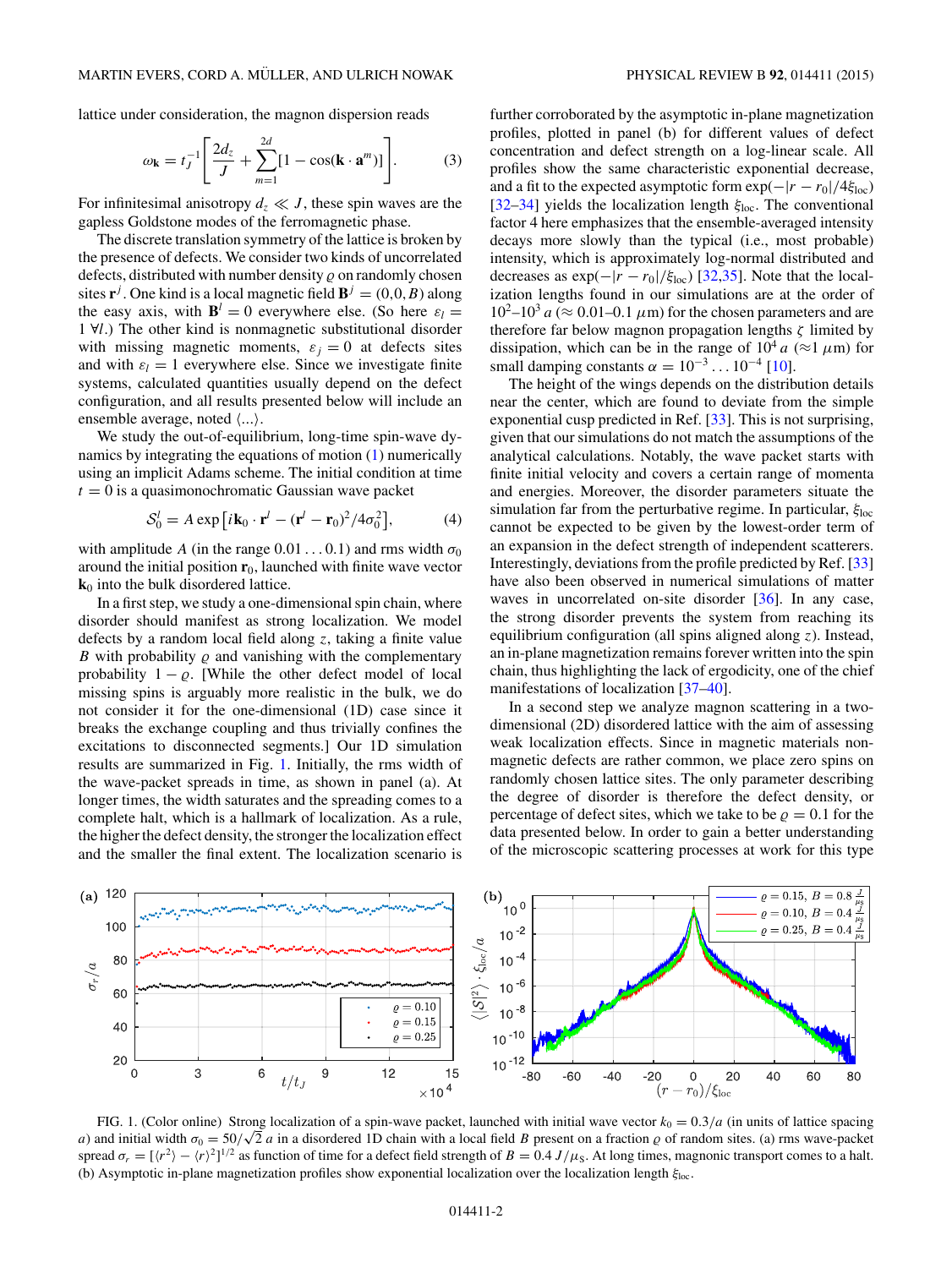<span id="page-2-0"></span>

FIG. 2. (Color online) Clean dispersion relation  $\omega_{\bf k}$  [Eq. [\(3\)](#page-1-0)] and elastic scattering rate  $1/\omega_k \tau_s$  for a particular set of wave vectors inside the first Brillouin zone of a simple cubic lattice. Data points are obtained for a missing-spin defect density of  $\rho = 0.1$  and are averaged over 20 disorder configurations. The scattering rate  $\tau_{\rm s}^{-1}$  vanishes at the central  $\Gamma$  point. Strong scattering occurs for intermediate wave vectors.

of disorder, we study the magnon dynamics in **k** space by evaluating  $I_{\mathbf{k}}(t) = \langle |\mathcal{S}_{\mathbf{k}}(t)|^2 \rangle$ . The initial wave packet, Eq. [\(4\)](#page-1-0), is a peak of width  $\sigma_0^{-1}$  centered at **k**<sub>0</sub>. Due to elastic scattering of the defects, the initial wave packet is depleted and the peak height decreases as  $exp(-t/\tau_s)$ , where  $\tau_s$  is the elastic scattering mean free time. This characteristic time can be measured by a fit to the observed exponential decay, thus revealing whether scattering can be qualified weak ( $\omega_{\mathbf{k}} \tau_s \gg 1$ ) or must be considered strong ( $\omega_{\mathbf{k}}\tau_{\mathbf{s}} \sim 1$ ).

Figure 2 plots the dispersion, Eq. [\(3\)](#page-1-0), together with the reduced scattering rate  $1/\omega_k \tau_s$  for selected wave vectors in the first Brillouin zone. Near the symmetry point  $\Gamma$  in the band center, the scattering amplitude from  $\bf{k}$  to  $\bf{k}'$  is proportional to  $\mathbf{k} \cdot \mathbf{k}'$ , as characteristic of *p*-wave scattering. According to Fermi's golden rule [\[15\]](#page-3-0), considering that the density of states in 2D is constant at low energy, one should expect the scattering rate to vanish like  $|\mathbf{k}|^4$ . And indeed, a quadratic behavior of  $1/\omega_k \tau_s$  around the origin is consistent with the data. For comparison, we also determined the scattering rate for the local magnetic field defects, which produce an isotropic *s*-wave scattering amplitude. Consequently, the scattering rate decreases more slowly with |**k**|, but vanishes nonetheless.

At first sight, this is at odds with Ref. [\[24\]](#page-3-0) when translated from a three-dimensional (3D) to our 2D case with its constant density of states. But, as  $\mathbf{k} \to 0$ , the independentscatterer approximation used in Ref. [\[24\]](#page-3-0) breaks down, and collective scattering from impurity clusters eventually leads to a vanishing scattering rate, as expected from general principles for Goldstone modes at low energy [\[41\]](#page-4-0). The local maxima of the scattering rate roughly halfway through the band, signaling strong scattering, may be traced back to a van Hove divergence

of the density of states at frequency  $\omega = 4 t_J^{-1}$ , shifted down

in energy and rounded by the disorder. For further investigation of the strong-scattering regime, we take  $\sigma_0 = 150/\sqrt{2}$  *a* and  $a\mathbf{k}_0 = (0, 0.56\pi)$  where  $\tau_s \approx 1.59$  *t<sub>J</sub>* (see highlighted point in Fig. 2), such that the elastic scattering mean-free path  $l_s = |\mathbf{v}_k|\tau_s \approx 3.1 a$  ( $\mathbf{v}_k = \partial_k \omega_k$  is the group velocity). Due to multiple elastic scattering, partial wave amplitudes appear in modes **k** with the same frequency  $\omega_{\mathbf{k}} = \omega_{\mathbf{k}_0}$ , up to a disorder broadening of order  $\tau_{s}^{-1}$ . Thus we can follow the progressive, diffusive redistribution of wave vectors over the energy shell. For a classical random-walk model, i.e., phase-incoherent propagation, one would expect a homogeneous distribution over all accessible modes as a consequence of ergodicity. A failure of ergodicity, instead, should show up as distinctive features in the wave-vector distribution  $I_k$ .

Figure 3(a) shows  $I_k(t)$  at a time  $t = 10 t_j \gg \tau_s$  well in the diffusive regime. Above the diffusive background of height *I*<sub>bg</sub>, it clearly features the CBS peak at −**k**<sub>0</sub>, whose presence proves that the memory of the initial condition is preserved for very long times. Starting from a pure plane-wave excitation, the peak contrast  $C = (I_{-{\bf k}_0} - I_{bg})/I_{bg}$  with respect to the background should be exactly unity and constant in time. This signal has to be convolved with the initial **k**-space distribution following from Eq. [\(4\)](#page-1-0), and therefore is expected to decrease as [\[42\]](#page-4-0)

$$
\mathcal{C}(t) = \frac{4\sigma_0^2}{3\sigma_0^2 + \sigma^2(t)},
$$
\n(5)

where the diffusive spread  $\sigma^2(t) = \sigma_0^2 + |\mathbf{v}_k|^2 \tau_{tr}t$  increases linearly in time. In the case investigated here, we determine



FIG. 3. (Color online) Spin-wave intensity  $I_k = \langle |\mathcal{S}_k(t)|^2 \rangle$  in 2D **k** space (average over 800 defect configurations) at times (a)  $t = 10 t_j$ and (b)  $t = 1000 t<sub>J</sub>$ . The initial wave packet can still be seen in (a) as the narrow peak at  $a\mathbf{k}_0 = (0, 0.56\pi)$ . The CBS peak at  $-\mathbf{k}_0$  is well visible above the diffusive background, distributed along the energy shell  $\omega_k = \omega_{k_0}$ . The width and contrast C of the CBS peak decrease in time. (c) Time evolution of the contrast for different settings, evaluating the impact of a weak nonlinearity  $(A = 0.1)$  and finite damping  $(\alpha > 0)$ . The dashed line shows the diffusive prediction [Eq. (5)] for the linear case. Whereas the damping does not affect the CBS contrast, nonlinearities induce dephasing and reduce the CBS contrast noticeably.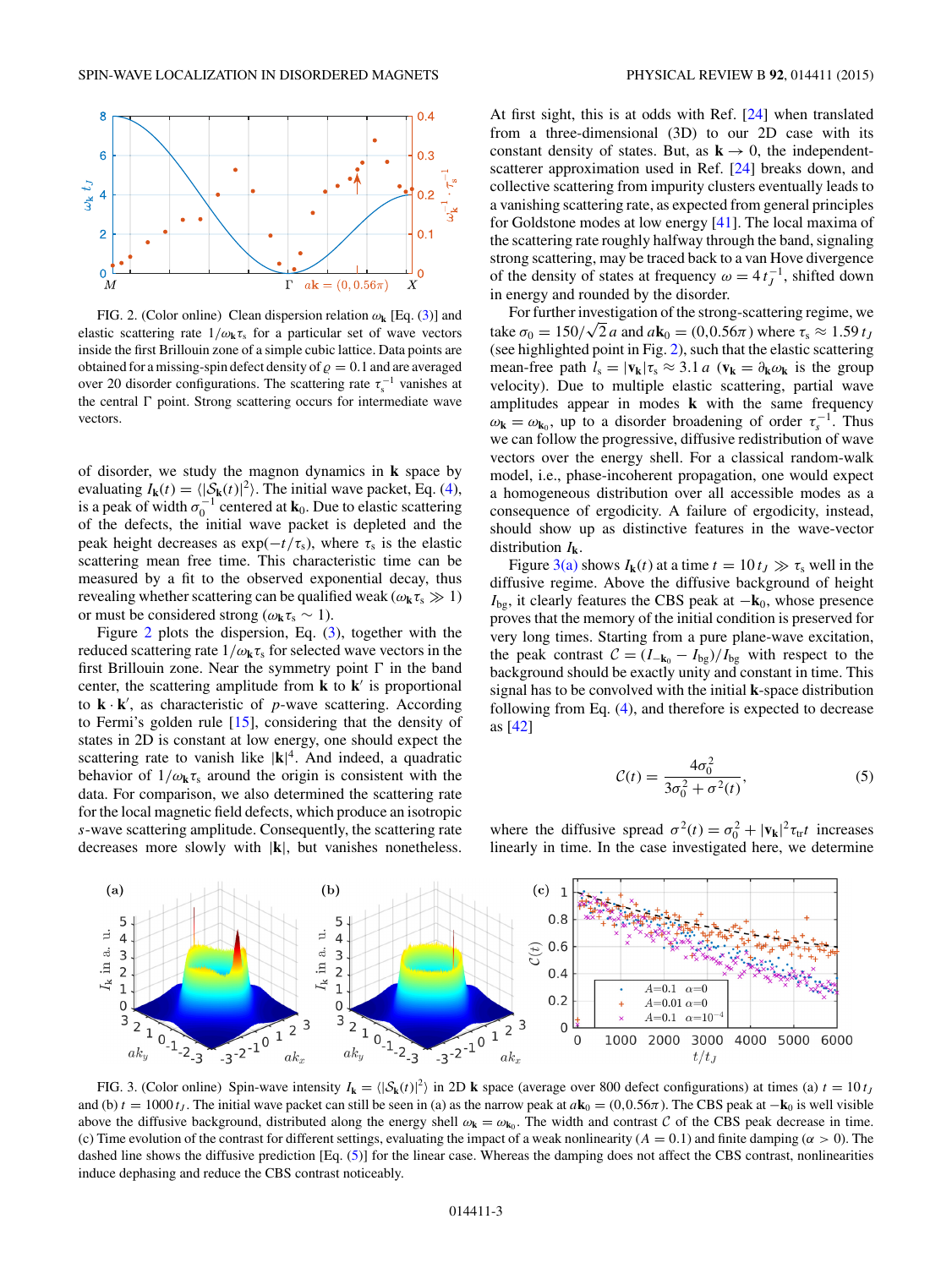<span id="page-3-0"></span>the transport time  $\tau_{tr}$  using a Green-Kubo relation

$$
\langle \mathbf{v}_{\mathbf{k}} \cdot \mathbf{v}_{\mathbf{k}_0} \rangle (t) := \frac{1}{\mathcal{N}} \sum_{\mathbf{k} \in \mathcal{B} \cdot Z} I_{\mathbf{k}}(t) \, \mathbf{v}_{\mathbf{k}} \cdot \mathbf{v}_{\mathbf{k}_0} \propto \exp(-t/\tau_{\text{tr}}), \quad (6)
$$

where  $\mathcal{N} = \sum_{\mathbf{k}} I_{\mathbf{k}}$  is the (time-independent) normalization. For the chosen parameters we obtain  $\tau_{tr} \approx 1.3 t_J$ . Figure [3\(c\)](#page-2-0) shows the observed contrast, together with the prediction [\(5\)](#page-2-0), for different simulation parameters. The agreement is excellent for a small spin-wave amplitude  $A = 0.01$ . For a larger amplitude  $A = 0.1$ , the CBS contrast decays faster, a behavior that we attribute to the dephasing caused by the nonlinearity (such effects are known for light [\[43\]](#page-4-0) and matter waves [\[44\]](#page-4-0), for example).

The third set of parameters includes finite damping. Indeed, more realistic dynamic models for spin waves include the Gilbert damping via an additional term in the Landau-Lifshitz-Gilbert (LLG) equation, proportional to the damping constant  $\alpha$  [\[31\]](#page-4-0). The observed contrast of the CBS peak, for the chosen value of  $\alpha = 1 \times 10^{-4}$ , remains unchanged compared to the undamped case. This is in agreement with the reciprocity principle, well known in optics [\[45\]](#page-4-0), namely, that uniform damping lowers the overall intensity but preserves the CBS contrast compared to the background.

In summary, we have numerically studied the influence of random defects on the propagation of classical spin waves in low-dimensional disordered magnets. We find evidence for strong (Anderson) localization of spin waves in a onedimensional spin chain. In a two-dimensional disordered lattice, a clear coherent backscattering signal proves the presence

- [1] *Magnonics. From Fundamentals to Applications*, edited by S. O. Demokritov and A. N. Slavin (Springer, Berlin, 2013).
- [2] G. E. W. Bauer, E. Saitoh, and B. J. van Wees, [Nat. Mater.](http://dx.doi.org/10.1038/nmat3301) **[11](http://dx.doi.org/10.1038/nmat3301)**, [391](http://dx.doi.org/10.1038/nmat3301) [\(2012\)](http://dx.doi.org/10.1038/nmat3301).
- [3] K. Uchida, J. Xiao, H. Adachi, J. Ohe, S. Takahashi, J. Ieda, T. Ota, Y. Kajiwara, H. Umezawa, H. Kawai, G. E. W. Bauer, S. Maekawa, and E. Saitoh, [Nat. Mater.](http://dx.doi.org/10.1038/nmat2856) **[9](http://dx.doi.org/10.1038/nmat2856)**, [894](http://dx.doi.org/10.1038/nmat2856) [\(2010\)](http://dx.doi.org/10.1038/nmat2856).
- [4] F. Schlickeiser, U. Ritzmann, D. Hinzke, and U. Nowak, [Phys. Rev. Lett.](http://dx.doi.org/10.1103/PhysRevLett.113.097201) **[113](http://dx.doi.org/10.1103/PhysRevLett.113.097201)**, [097201](http://dx.doi.org/10.1103/PhysRevLett.113.097201) [\(2014\)](http://dx.doi.org/10.1103/PhysRevLett.113.097201).
- [5] W. Jiang, P. Upadhyaya, Y. Fan, J. Zhao, M. Wang, L.-T. Chang, M. Lang, K. L. Wong, M. Lewis, Y.-T. Lin, J. Tang, S. Cherepov, [X. Zhou, Y. Tserkovnyak, R. N. Schwartz, and K. L. Wang,](http://dx.doi.org/10.1103/PhysRevLett.110.177202) Phys. Rev. Lett. **[110](http://dx.doi.org/10.1103/PhysRevLett.110.177202)**, [177202](http://dx.doi.org/10.1103/PhysRevLett.110.177202) [\(2013\)](http://dx.doi.org/10.1103/PhysRevLett.110.177202).
- [6] P. Yan, X. S. Wang, and X. R. Wang, [Phys. Rev. Lett.](http://dx.doi.org/10.1103/PhysRevLett.107.177207) **[107](http://dx.doi.org/10.1103/PhysRevLett.107.177207)**, [177207](http://dx.doi.org/10.1103/PhysRevLett.107.177207) [\(2011\)](http://dx.doi.org/10.1103/PhysRevLett.107.177207).
- [7] [A. A. Serga, A. V. Chumak, and B. Hillebrands,](http://dx.doi.org/10.1088/0022-3727/43/26/264002) J. Phys. D: Appl. Phys. **[43](http://dx.doi.org/10.1088/0022-3727/43/26/264002)**, [264002](http://dx.doi.org/10.1088/0022-3727/43/26/264002) [\(2010\)](http://dx.doi.org/10.1088/0022-3727/43/26/264002).
- [8] L. Landau and E. Lifshitz, Phys. Z. Sowjetunion **8**, 153 (1935).
- [9] T. L. Gilbert, Phys. Rev. **100**, 1243 (1955).
- [10] U. Ritzmann, D. Hinzke, and U. Nowak, [Phys. Rev. B](http://dx.doi.org/10.1103/PhysRevB.89.024409)**[89](http://dx.doi.org/10.1103/PhysRevB.89.024409)**, [024409](http://dx.doi.org/10.1103/PhysRevB.89.024409) [\(2014\)](http://dx.doi.org/10.1103/PhysRevB.89.024409).
- [11] S. Hoffman, K. Sato, and Y. Tserkovnyak, [Phys. Rev. B](http://dx.doi.org/10.1103/PhysRevB.88.064408) **[88](http://dx.doi.org/10.1103/PhysRevB.88.064408)**, [064408](http://dx.doi.org/10.1103/PhysRevB.88.064408) [\(2013\)](http://dx.doi.org/10.1103/PhysRevB.88.064408).
- [12] H. Ebert, S. Mankovsky, D. Ködderitzsch, and P. J. Kelly, *Phys.* Rev. Lett. **[107](http://dx.doi.org/10.1103/PhysRevLett.107.066603)**, [066603](http://dx.doi.org/10.1103/PhysRevLett.107.066603) [\(2011\)](http://dx.doi.org/10.1103/PhysRevLett.107.066603).
- [13] P. W. Anderson, [Phys. Rev.](http://dx.doi.org/10.1103/PhysRev.109.1492) **[109](http://dx.doi.org/10.1103/PhysRev.109.1492)**, [1492](http://dx.doi.org/10.1103/PhysRev.109.1492) [\(1958\)](http://dx.doi.org/10.1103/PhysRev.109.1492).

of weak localization effects—a well-known precursor for Anderson localization. These findings underpin the importance of defect-related effects on magnonic transport and define limits for the propagation of spin waves in addition to the usually assumed Gilbert damping. In dimensions higher than 1, the crossover to the strongly localized regime is hard to reach by direct numerical integration because it typically occurs at much longer times and for much larger system sizes. If one tries to increase the fraction  $\rho$  of missing spins too much, the lattice becomes disconnected at the percolation threshold and the excitations become trivially confined to the percolation clusters, which was not the regime of interest here. In order to compute localization lengths in the linearized regime (together with critical properties of possible localization-delocalization transitions in higher dimensions), the method of choice is a transfer-matrix approach combined with a finite-size scaling analysis [\[46,47\]](#page-4-0). Nonlinearities, on the other hand, generically suppress the onset of Anderson localization and lead to subdiffusive behavior instead [\[48\]](#page-4-0). The quantitative investigation of such effects in substitutionally disordered magnets poses interesting challenges for future work.

This work was performed on the computational resource bwUniCluster funded by the Ministry of Science, Research and Arts, and the Universities of the State of Baden-Württemberg, Germany, within the framework of the bwHPC program. Financial support by Deutsche Forschungsgemeinschaft (DFG) via SPP 1538, "Spin Caloric Transport," and SFB 767, "Controlled Nanosystems: Interaction and Interfacing to the Macroscale," is gratefully acknowledged.

- [14] *50 Years of Anderson Localization*, edited by E. Abrahams (World Scientific, Singapore, 2010).
- [15] E. Akkermans and G. Montambaux, *Mesoscopic Physics of Electrons and Photons* (Cambridge University Press, Cambridge, UK, 2007).
- [16] Y. Kuga and A. Ishimaru, [J. Opt. Soc. Am. A](http://dx.doi.org/10.1364/JOSAA.1.000831) **[1](http://dx.doi.org/10.1364/JOSAA.1.000831)**, [831](http://dx.doi.org/10.1364/JOSAA.1.000831) [\(1984\)](http://dx.doi.org/10.1364/JOSAA.1.000831).
- [17] M. P. Van Albada and A. Lagendijk, [Phys. Rev. Lett.](http://dx.doi.org/10.1103/PhysRevLett.55.2692) **[55](http://dx.doi.org/10.1103/PhysRevLett.55.2692)**, [2692](http://dx.doi.org/10.1103/PhysRevLett.55.2692) [\(1985\)](http://dx.doi.org/10.1103/PhysRevLett.55.2692).
- [18] P.-E. Wolf and G. Maret, [Phys. Rev. Lett.](http://dx.doi.org/10.1103/PhysRevLett.55.2696) **[55](http://dx.doi.org/10.1103/PhysRevLett.55.2696)**, [2696](http://dx.doi.org/10.1103/PhysRevLett.55.2696) [\(1985\)](http://dx.doi.org/10.1103/PhysRevLett.55.2696).
- [19] M. Gurioli, F. Bogani, L. Cavigli, H. Gibbs, G. Khitrova, and D. S. Wiersma, [Phys. Rev. Lett.](http://dx.doi.org/10.1103/PhysRevLett.94.183901) **[94](http://dx.doi.org/10.1103/PhysRevLett.94.183901)**, [183901](http://dx.doi.org/10.1103/PhysRevLett.94.183901) [\(2005\)](http://dx.doi.org/10.1103/PhysRevLett.94.183901).
- [20] A. Tourin, A. Derode, P. Roux, B. A. van Tiggelen, and M. Fink, [Phys. Rev. Lett.](http://dx.doi.org/10.1103/PhysRevLett.79.3637) **[79](http://dx.doi.org/10.1103/PhysRevLett.79.3637)**, [3637](http://dx.doi.org/10.1103/PhysRevLett.79.3637) [\(1997\)](http://dx.doi.org/10.1103/PhysRevLett.79.3637).
- [21] R. L. Weaver and O. I. Lobkis, [Phys. Rev. Lett.](http://dx.doi.org/10.1103/PhysRevLett.84.4942) **[84](http://dx.doi.org/10.1103/PhysRevLett.84.4942)**, [4942](http://dx.doi.org/10.1103/PhysRevLett.84.4942) [\(2000\)](http://dx.doi.org/10.1103/PhysRevLett.84.4942).
- [22] E. Larose, L. Margerin, B. A. van Tiggelen, and M. Campillo, [Phys. Rev. Lett.](http://dx.doi.org/10.1103/PhysRevLett.93.048501) **[93](http://dx.doi.org/10.1103/PhysRevLett.93.048501)**, [048501](http://dx.doi.org/10.1103/PhysRevLett.93.048501) [\(2004\)](http://dx.doi.org/10.1103/PhysRevLett.93.048501).
- [23] F. Jendrzejewski, K. Müller, J. Richard, A. Date, T. Plisson, P. Bouyer, A. Aspect, and V. Josse, [Phys. Rev. Lett.](http://dx.doi.org/10.1103/PhysRevLett.109.195302) **[109](http://dx.doi.org/10.1103/PhysRevLett.109.195302)**, [195302](http://dx.doi.org/10.1103/PhysRevLett.109.195302) [\(2012\)](http://dx.doi.org/10.1103/PhysRevLett.109.195302).
- [24] R. Bruinsma and S. N. Coppersmith, [Phys. Rev. B](http://dx.doi.org/10.1103/PhysRevB.33.6541) **[33](http://dx.doi.org/10.1103/PhysRevB.33.6541)**, [6541](http://dx.doi.org/10.1103/PhysRevB.33.6541) [\(1986\)](http://dx.doi.org/10.1103/PhysRevB.33.6541).
- [25] R. A. Serota, [Phys. Rev. B](http://dx.doi.org/10.1103/PhysRevB.37.9901) **[37](http://dx.doi.org/10.1103/PhysRevB.37.9901)**, [9901](http://dx.doi.org/10.1103/PhysRevB.37.9901) [\(1988\)](http://dx.doi.org/10.1103/PhysRevB.37.9901).
- [26] [V. S. Amaral, B. Barbara, J. B. Sousa, and J. Filippi,](http://dx.doi.org/10.1209/0295-5075/22/2/011) Europhys. Lett. **[22](http://dx.doi.org/10.1209/0295-5075/22/2/011)**, [139](http://dx.doi.org/10.1209/0295-5075/22/2/011) [\(1993\)](http://dx.doi.org/10.1209/0295-5075/22/2/011).